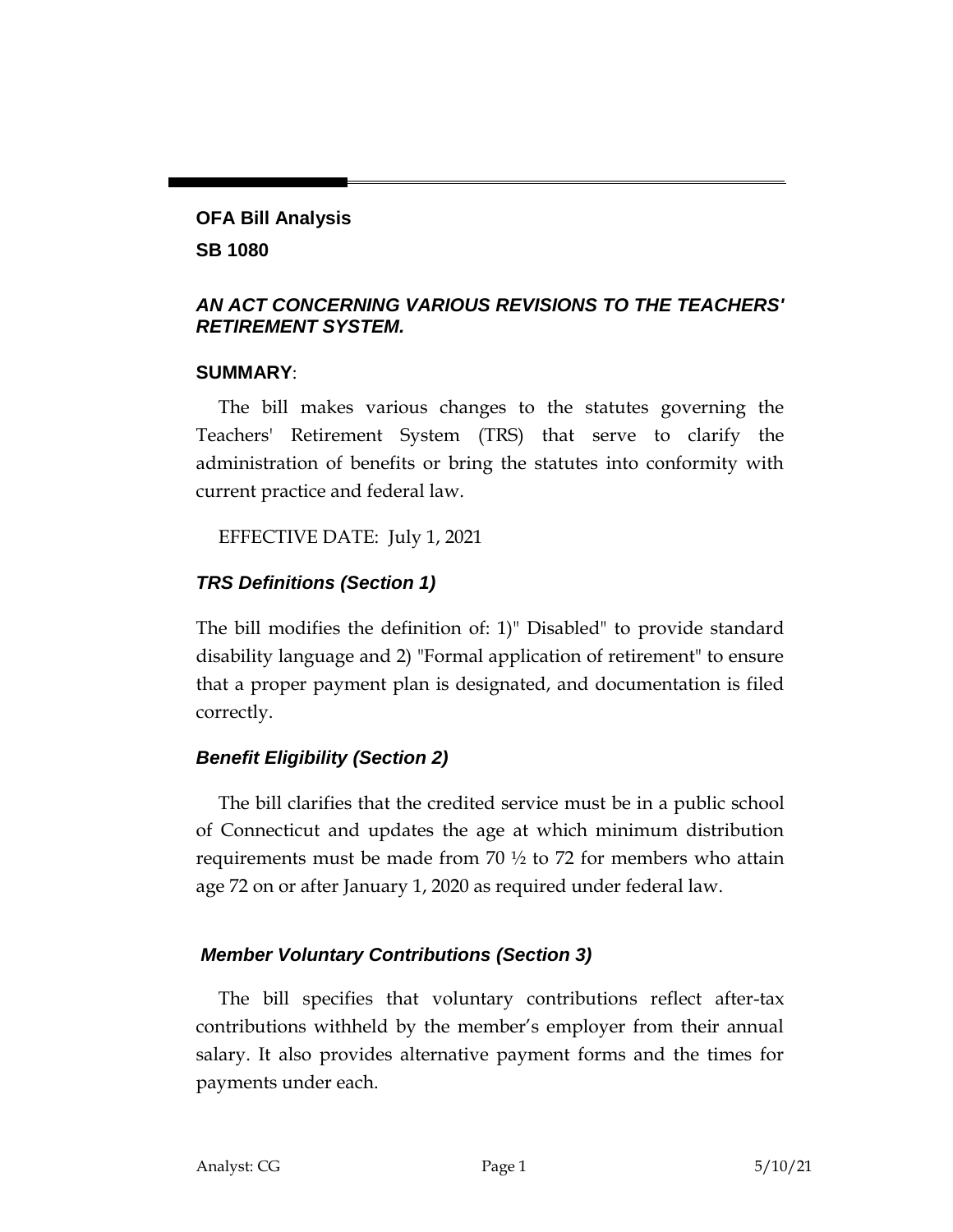#### *Teachers' Retirement Board (Section 4)*

The bill specifies that the majority of the membership of the Teachers' Retirement Board is a quorum for the transaction of any business and updates the title of the administrative head of the agency.

Under current law, there are 14 members of the teachers' retirement board: three Ex-officio members or their designees (Secretary of the Office of Policy and Management, State Treasurer, and Commissioner of Education), 5 public members, two retired teachers, and four active teachers.

#### *Transfers between State Pension Systems (Section 5)*

The bill eliminates obsolete language regarding transfers to the Alternate Retirement Program (ARP) and clarifies the requirement for obtaining credit for time served in the State Employees Retirement System, ARP or other retirement systems (excluding Social Security and nonregular military retirement system). Clarifies that no person shall be eligible for membership in more than one retirement system at the same time for the same service.

## *Reemployment of Retired Teachers (Section 6)*

The bill clarifies the rules for [reemployment](Post%20Retirement%20Employment_GUIDE.pdf) of a retired teacher by establishing guidelines for the repayment of funds if a member does not suspend their pension after exceeding the 45% rule.

Under current law, the 45% rule for post-retirement employment allows a member to retain their monthly pension benefit and permits them to earn up to 45% of the maximum salary for the teaching position.

## *Appeal to the Teachers' Retirement Board (TRB) (Section 7)*

The bill specifies that a member must provide a statutory basis for any appeal to the TRB for reconsideration of a decision of the Board.

## *Disability Allowance (Section 8)*